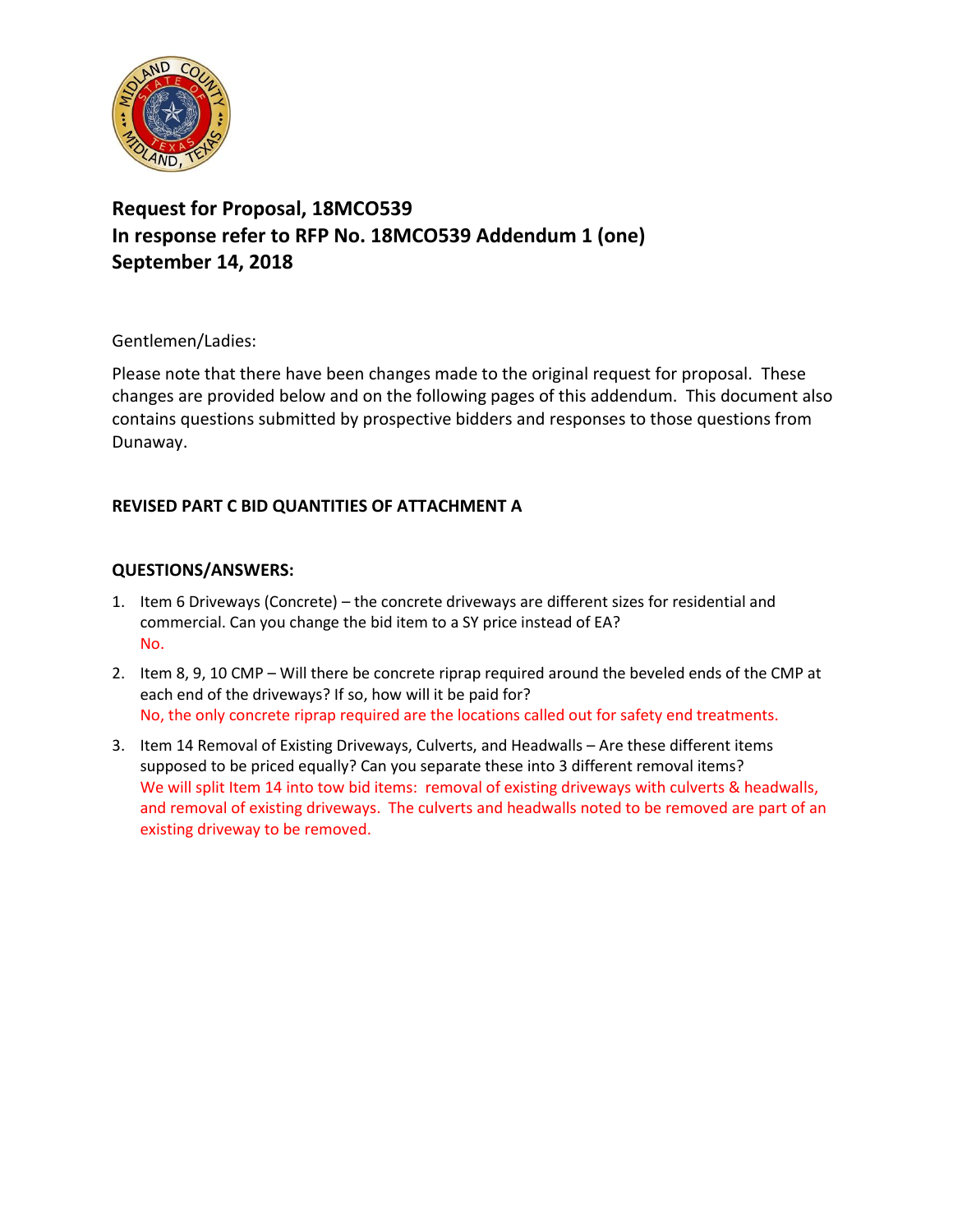| Drainage Improvements to Serve County Road 1210      |                                                              |                  |           |            |       |  |  |
|------------------------------------------------------|--------------------------------------------------------------|------------------|-----------|------------|-------|--|--|
| <b>Drainage Improvements to Serve Midland County</b> |                                                              |                  |           |            |       |  |  |
|                                                      |                                                              | Quantity         | Unit      | Unit Price | Total |  |  |
| <b>Base Bid</b>                                      | Item Description                                             |                  |           |            |       |  |  |
| 1                                                    | Excavation*                                                  | 5,360            | <b>CY</b> |            |       |  |  |
| $\overline{2}$                                       | Compacted Fill*                                              | 1,300            | <b>CY</b> |            |       |  |  |
| 3                                                    | Haul Off                                                     | 4,060            | <b>CY</b> |            |       |  |  |
| 4                                                    | Removal of Existing Driveways with Culverts<br>and Headwalls | 17               | EA        |            |       |  |  |
| 5                                                    | Removal of Existing Driveways                                | 82               | EA        |            |       |  |  |
| 6                                                    | 8" Flexible Base for Driveways                               | 7,182            | SY        |            |       |  |  |
| 7                                                    | Sawcut existing asphalt at existing pavement                 | 4,943            | LF        |            |       |  |  |
| 8                                                    | Replace Driveways (Concrete)                                 | 5                | EA        |            |       |  |  |
| 9                                                    | Replace Driveways (Asphalt)                                  | 6,900            | SY        |            |       |  |  |
|                                                      | 10 12" CMP                                                   | 666              | LF        |            |       |  |  |
| 11                                                   | <b>15" CMP</b>                                               | 133              | LF        |            |       |  |  |
|                                                      | 12 18" CMP                                                   | 87               | LF        |            |       |  |  |
| 13                                                   | Concrete Flume A                                             | $\mathbf{1}$     | LS        |            |       |  |  |
| 14                                                   | Concrete Flume B                                             | $\mathbf{1}$     | LS        |            |       |  |  |
| 15                                                   | Safety End Treatments                                        | $\boldsymbol{6}$ | EA        |            |       |  |  |
| 16                                                   | <b>Erosion Control</b>                                       | $\mathbf{1}$     | LS        |            |       |  |  |
| 17                                                   | <b>Traffic Control</b>                                       | $1\,$            | LS        |            |       |  |  |
| 18                                                   | Mobilization                                                 | $\mathbf{1}$     | LS        |            |       |  |  |